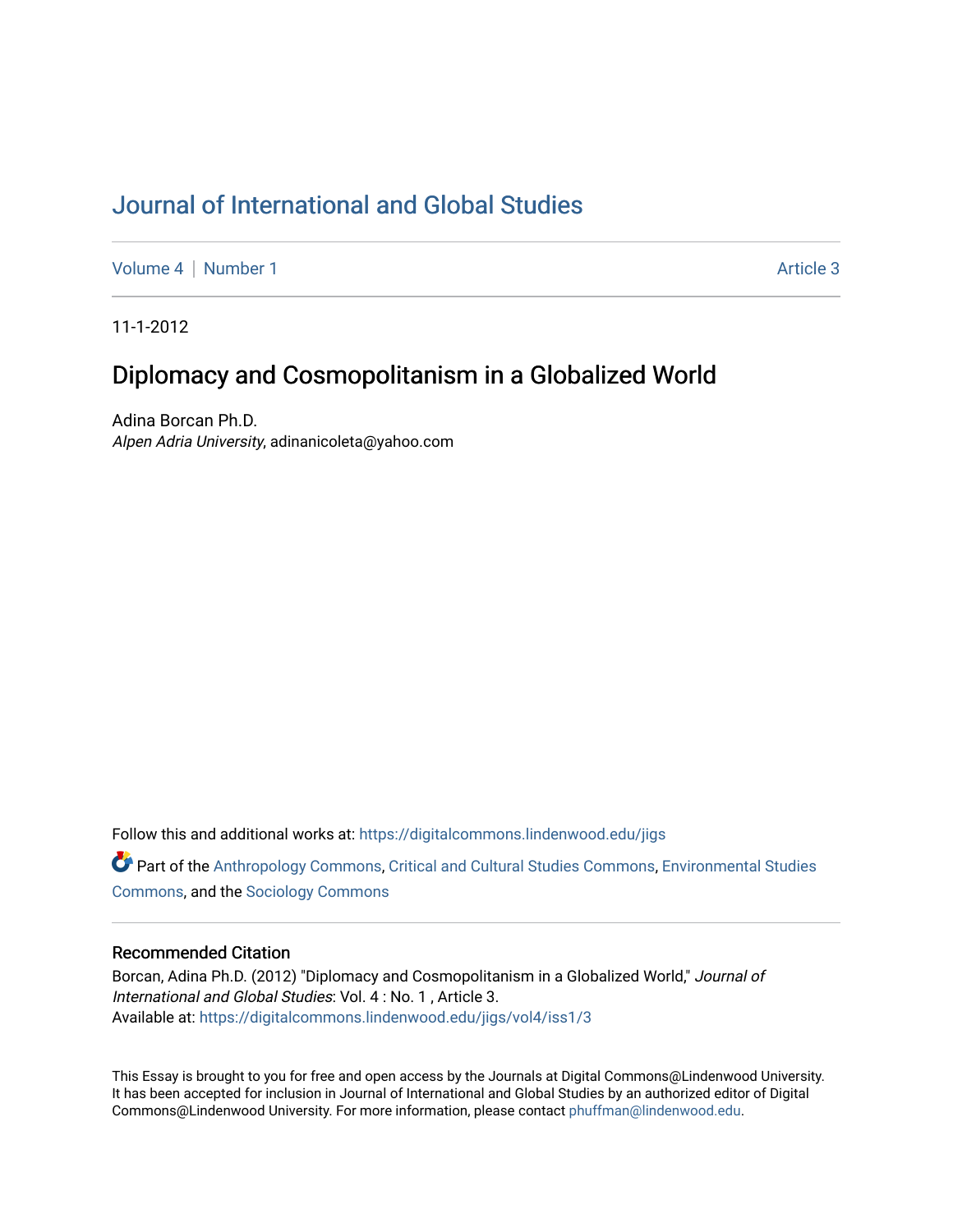Adina Borcan PhD Alpen Adria University [adinanicoleta@yahoo.com](mailto:adinanicoleta@yahoo.com)

# Abstract

Due to the fact that there is a new world culture, with increasing connections of varied local cultures, the characteristics of the 21st century seem to be globalization, seen as "a matter of increasing long-distance interconnectedness, at least across national boundaries, preferably between continents as well" (Hannerz, 1996, p. 17). However, despite this tendency towards globalization, there are still some communities who have no contacts even within the same country (different tribes from an African country, for example) or countries which are isolated due to political doctrine (North Korea, for example), where contact with the rest of the world is not possible. The link depends on the place and time: the strength of the communist era in Eastern Europe compared to the openness of nowadays, for example, or the lack of interconnectedness in the Third World in the 21st century due to the financial situation while in the same period of time, in developed countries, globalization is no longer theory, but everyday life (consumer goods coming from the other side of the world, tourists, exchange programmes, etc.). In recent times, people everywhere have cultivated links and relationships to people and places in other countries and on other continents, especially in a political context. "Globalization creates First Worlds in the Third Worlds and Third Worlds in the First World" (Parameswaran, 2008, p. 116). The diplomat is one of the strangers who is playing an important and increasing role in globalizing the world. The diplomats' status and challenges are analysed through the theories of Hannerz, Simmel, Luckmann, and Stonequist.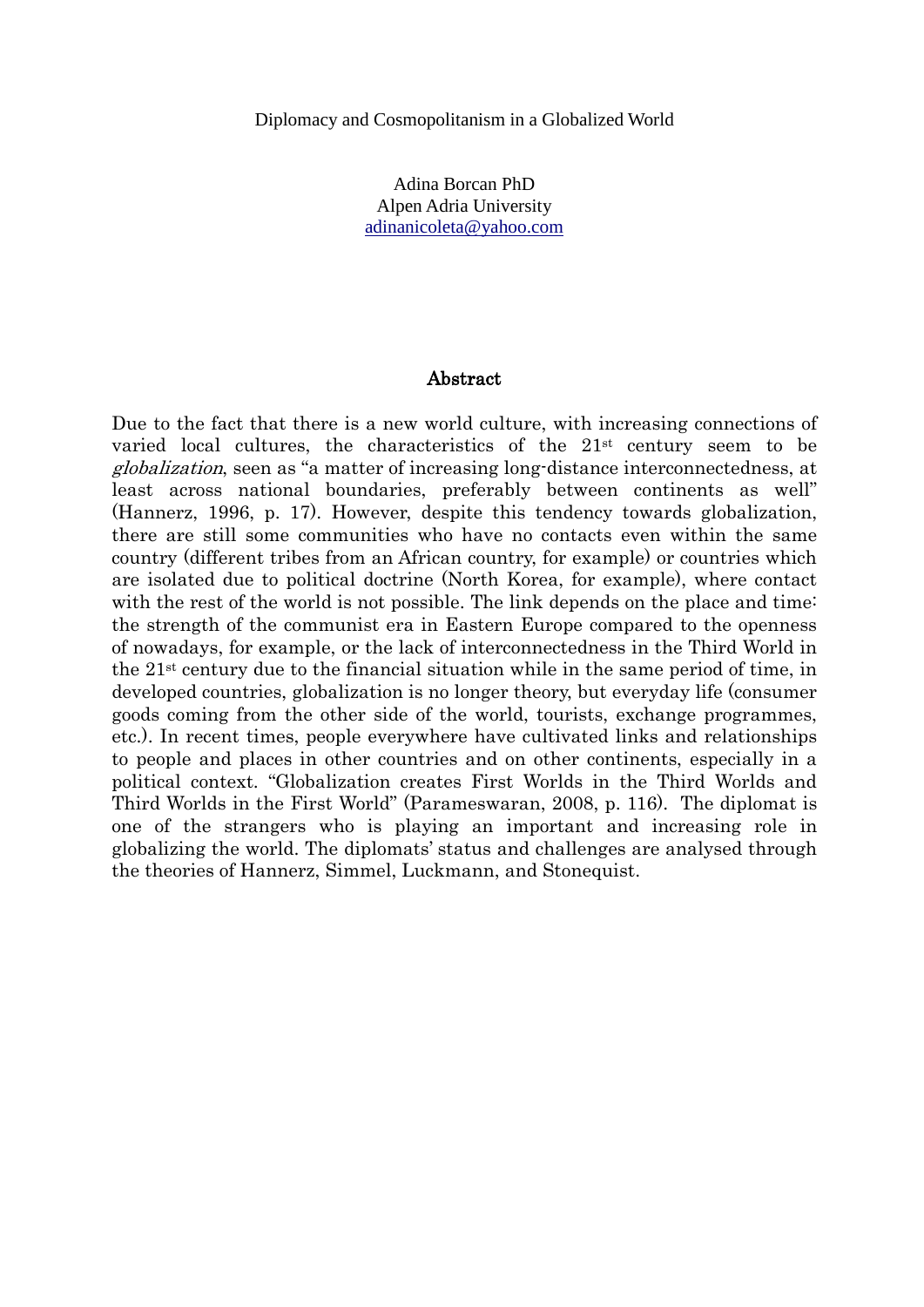#### **The Diplomat as an Actor in the Globalized World**

Globalization is a key word of our times and an issue for the day to day life. The question is not whether this leads to less or more culture, but how the contact between cultures is possible, for diplomats, in the era of globalization.

The main actor of the globalized world is the *cosmopolitan.* The term comes from the Greek and was coined by the stoics as *kosmou politês* (world citizen). If "the cosmopolitanism leads to a borderless society of strangers" (Ossewaarde, 2007, p. 377), the diplomats mission is not so difficult. But, even nowadays, with some closed societies or societies which are unfriendly towards strangers and with clear nation-states, this is not yet possible, even if the state has sometimes lost its quality as a sharp entity and the interactions are becoming easier and easier. We are not yet living in a world of cosmopolitans, because there are still communities which have not been touched by globalization, but the trend towards 'Unions', such as the European Union and the African Union, is moving in this direction. The semiglobalization of the world is a challenge for a diplomat, moving from country to country and trying to adapt himself in each place, being expected not only to survive, but to flourish without "local, immediate, concrete and exclusive bounds" (p. 384).

In Hannerz view (1996) there are two types of cosmopolitans: the individual who takes from the other culture only those elements which suit himself, this being the way, in the long term, to construct his own unique personal perspective or the one who does not make distinctions between the particular elements of the alien culture in order to admit some of them into his repertoire and refuse others. He does not negotiate with the other culture but accepts it as a package deal. This is the place to introduce the diplomat. His attitude must lie somewhere between the two mentioned above. He is not entitled to negotiate the culture in which he is a guest, he must take it as it is, without comment and complaint. He is not in a post in the country to criticize it. On the other hand, in order to find his way in the culture, to acculturate himself in order not to be rejected, to socialize and find connections (important in diplomacy), he needs his own perspective. Immersion in the other culture, although necessary for a diplomat, is, at the same time, limited by the constraints of the job and by his own constraints. The diplomat is a spectator and participant at one and the same time, which give him the quality of being involved and being objective all at once.

One important point to be mentioned is that cosmopolitanism represents not only the mobility of persons but also the mobility of the person's perspective. Cosmopolitanism supposes a state of mind, characterized by openness toward other cultural experiences. This openness is expressed through listening, observing, being intuitive, and reflecting. These qualities as an observer and participant should be the result of one's own state of mind (willingness) and not the result of requests imposed by the country. The involvement of the diplomat in the new culture is not thanks to his own good will. He has to build up connections and networks because it is part of his job, even if he does not necessary enjoy it.

Another characteristic of the cosmopolitan is the fact that he is more distant and reserved remaining objective, as Simmel (1992) says. He prefers to remain a stranger, not to be included by the locals (Ossewaarde, 2007, p. 376), always ready to leave the organization. This is another factor that transforms the diplomat into a cosmopolitan – he does not seek inclusion, and even when involved, he remains outside the local community, flexible and aware of the fact that he could, at any moment, be asked to leave by his own country or by the host country, in the case of a diplomatic conflict. In this context, we can speak about "we" and "others", the latter being the society where a stranger – the diplomat – is (or is not) accepted. Perfect identification with the culture of the others and total intrusion is dangerous for a diplomat. If the diplomat becomes too familiar with the system and the people (in their attempt to become integrated and accepted), feelings of being at home in the culture of the others as well as in their own culture will ensue. If things are considered as normal and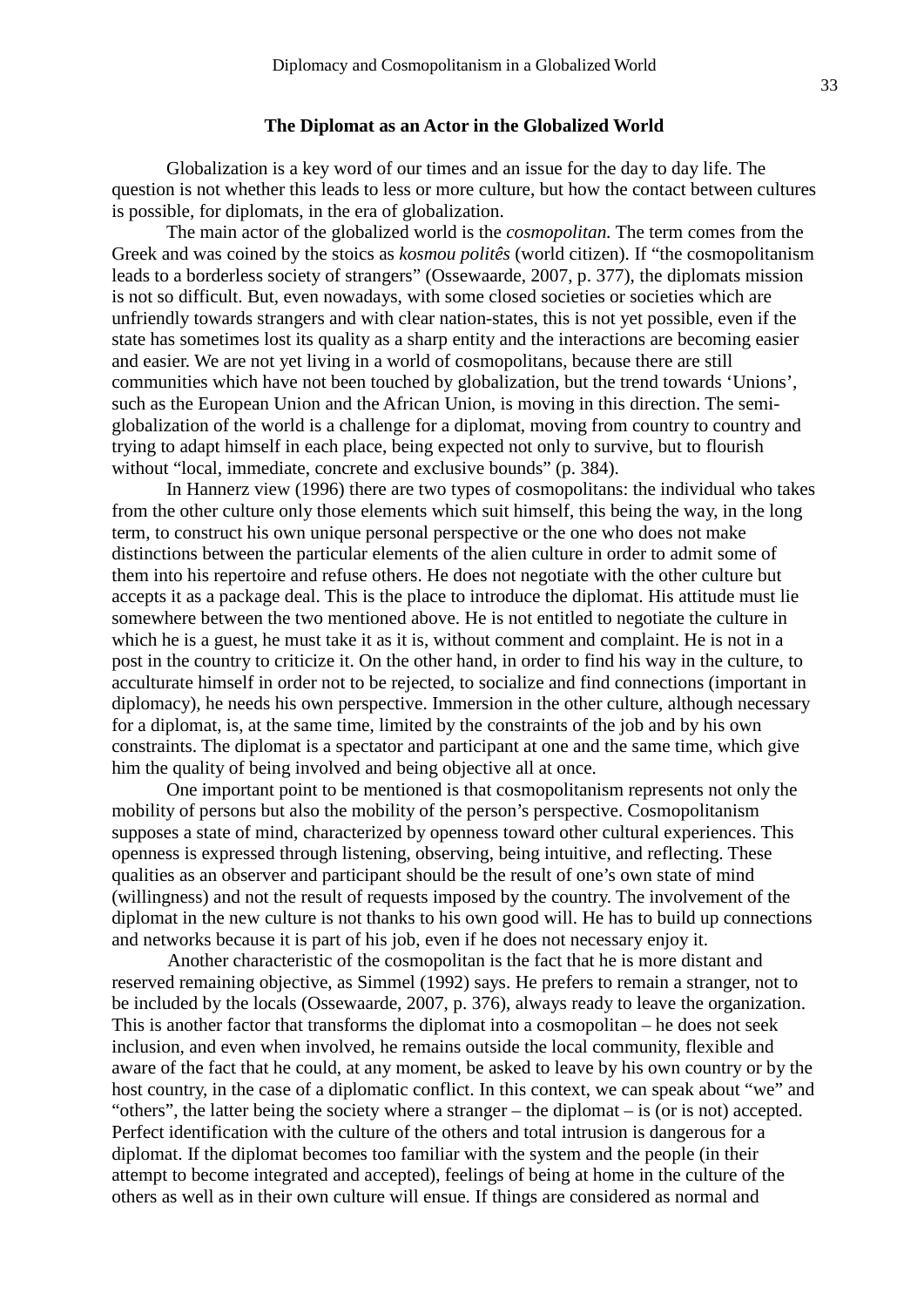familiar, the interests of their own country are overshadowed and there is a danger of becoming useless for their country.

#### **Cosmopolitan-local Distinction**

The diplomat must be seen in the context of his new surroundings, not as space, but as society. As pointed out above, cosmopolitanism supposes more than just movement in the world from one space to another. Can an immigrant, a trader, or even a tourist be considered a cosmopolitan? Finally, the three of them are on the move, they get involved with the locals, interaction is present and the cultures could be contrasting cultures. However, a tourist is in contact only with a superficial side of a country and he cannot go in details, while someone living in a country can get in touch with the more profound side of the society. In addition, the reaction of the locals towards the tourists is different than the one towards the strangers who are living there for a longer period.

 Someone can be given the attribute of cosmopolitan only in regards to the locals. The cosmopolitan-local distinction has been a part of sociological vocabulary since 1957, having been introduced by Merton in his book *Social Theory and Social Structures.* He made a study of two types of influential persons, the local and the cosmopolitan, pointing out the differences between these categories. In order to divide up people into these two categories, he used criteria such as geographical situation and patterns of communication behavior, but the main criterion for distinguishing the two was found in their orientation towards a certain place (in Merton's case a small city called Rovere). Merton adopted this terms from Zimmerman, who, translated Toennies' concept of *Gemeinschaft* as localistic and *Gesellschaft* as cosmopolitan (Merton, 1968). Although the terms are used in the literature to refer to types of social relationship or social organization, Merton uses them as types of influential persons, which includes, in our case, the diplomat as an influential person, due to his status. In Merton's conception, for the local, the place where he lives essentially represents his world. He is preoccupied with local problems and he is "parochial" (Merton, 1968, p. 447). The cosmopolitan type (who has previously lived in other places and in other communities) maintains a minimum relation with the community where he exercises a certain influence but he is oriented towards the outside world, because even when he is resident in a certain place, he lives in the "great society", feeling himself not to be rooted in that place. "If the local type is parochial, the cosmopolitan is ecumenical" (p. 447). In this regard, although I have shown that the diplomat fulfills the conditions for being a cosmopolitan, he does not fit in with Merton's criteria. He is sent to a certain place to be oriented towards this place; he has to be informed about what is happening in the place where he has been posted and he has to keep in the contact with the locals (officials and others). Although it is important for him to know what is happening in the outside world and especially in his home country in order to carry out his functions well, priority has to be given to the "parochial situation".

Of course, the diplomat does not feel rooted in the place where he is posted (this is not his home, after all), but he has to find his way about without putting down his roots, to keep to Merton's concept. Merton considers that the differences between locals and cosmopolitans do not only arise from education and knowledge, but also from their basic orientation, which is preordained by the structure of the social relations they construct, the "roads they have travelled to their present position" (p. 448), the utilization of their present status and their communicational behavior. Being familiar with the place, the local knows the "ins and outs of politics, business and social life" (p. 454). The cosmopolitan, being a new comer, has to learn these ins and outs. It is precisely this which is one of the missions of the diplomat. On the other hand, he arrives already equipped with the prestige and skills, which are associated with his profession, while the local has to gain them. In contact with other locals, the local has the advantage of understanding the cultural patterns, habits, and customs. The cosmopolitan has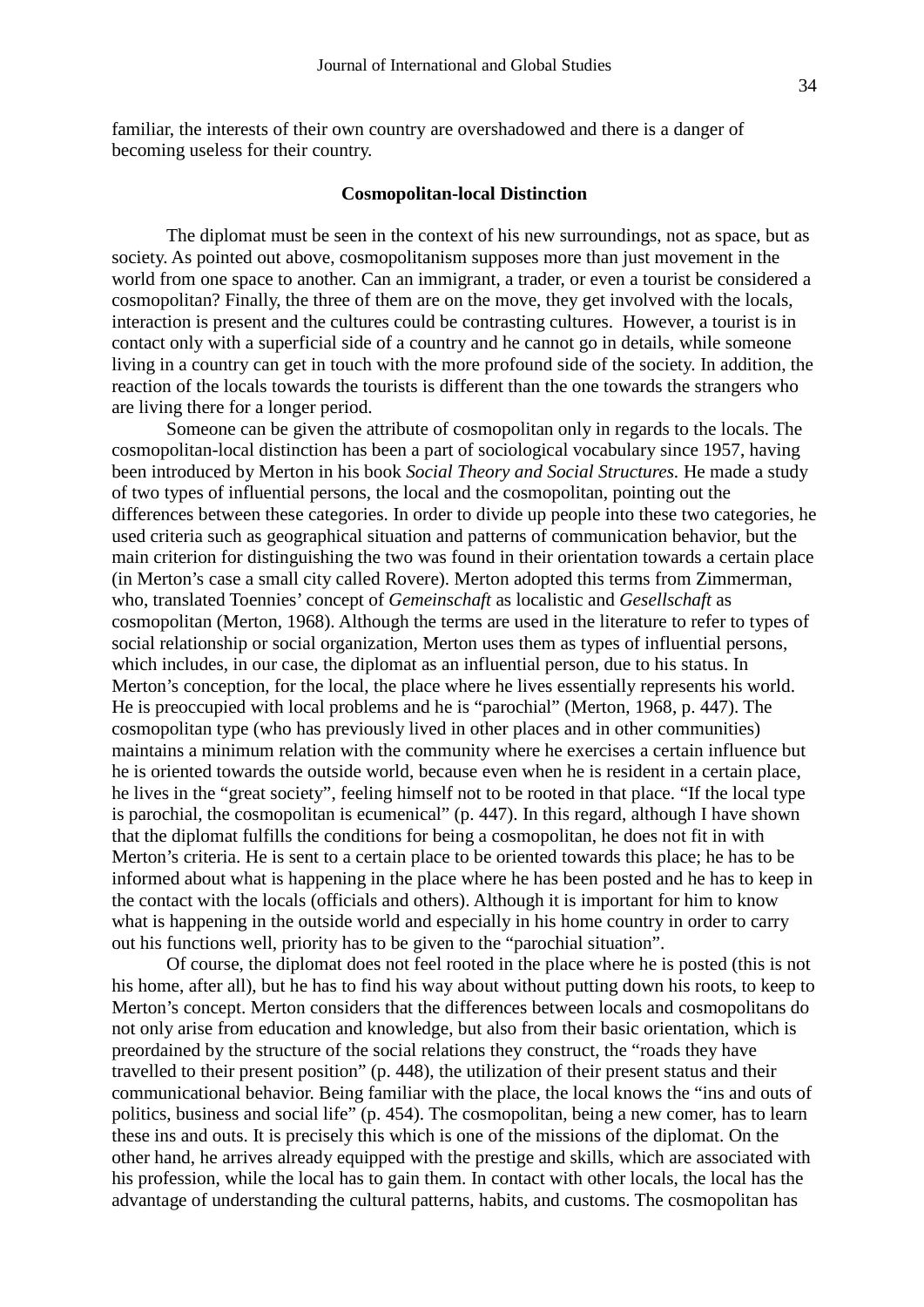the advantage of knowledge, but, in the case of the diplomat, he has to acquire the understanding. Acceptance and understanding of the local culture will help him to carry out his tasks. A distinction between local and global (with global standing for cosmopolitan here) is also made by Hannerz: the former is a source of cultural continuity and the latter is a source of change. The cosmopolitan introduces some changes into the life of the local. He brings new ideas, new habits, and new values. Because he travels with his meanings and perspectives and his social standards, he gives the local the possibility of making a comparison between his local culture and the outside world. Without intending to do so, through his contacts with the locals, the diplomat somehow contributes to globalizing them. This is way, the diplomat as a cosmopolitan is not only very mobile, moving from a country to another one, but he has (or he is supposed to have) a very mobile mind and perspective, being an active participant in the globalization process around the world.

Of course, it should not be forgotten that locals remain locals even without cosmopolitans, but someone cannot be a cosmopolitan without locals, without being placed in relation to the local society. Just as Cowan and Arsenault use the term *ubuntu* (from Ghanan language, other authors are given as source Kenyan language), the meaning being "I am human only through others" (2008, p. 616), I can say that the diplomat is cosmopolitan only through contact with "the others". In order to become involved, the first condition is the willingness of the diplomat and the second is the willingness of the other, "Of the various conditions said to be important to the interpersonal domain, reciprocity stands out as one of the most significant" (Sampson, 2003, p. 158).

### **A World Citizen**

Constantinou considers that "The diplomat is a prominent citizens of the polis, 'sent abroad to see the world' with the purpose of finding out the laws and political ways of other peoples (non-Greeks) and bringing back this knowledge to inform and suggest reforms in the polis" (2005, p. 354).

Moving from his home country to a new country transforms the diplomat into a stranger, a concept that will be developed furthermore. Before being a stranger, a marginal man, or a member of an embassy, the diplomat is first and foremost a human being. Constantinou has proposed a very interesting term, *homo-diplomacy,* 

The first aspect concerns the non-professional dimension of diplomacy, by which I mean the interpersonal dealings of the homo sapiens, the experiential diplomacy of everyday life. The second aspect concerns the transformative potential of diplomacy, that is, a form of diplomacy (a more spiritual form of diplomacy) that engages in heterology to revisit and rearticulate homology, whose mission is not only, not just, the knowledge and control of the Other but fundamentally the knowledge of the Self. (Constantinou, 2006, p. 352)

Even though he is abroad nearly all of the time, the diplomat does not lose contact with his "mother country" which he represents and where he goes back to every three or four years. As a world citizen, he does not deny his quality as a citizen of Germany, France, or the United States, for example, he simply adheres to a set of universal values. He is not in forced exile; he is in his chosen place in the world. In this context I can consider the diplomat as a new category of persons at home nowhere and everywhere in a worldwide chaos of cultural diversity, where the local remains local and the universal, universal.

Moving from one place to another, the diplomat is a stranger in all places (sometimes even at home, where he spends less time than away). Nussbaum stresses that the invitation to acquire world citizenship is an invitation to lose your friends, neighbors, and colleagues, an invitation to be in exile. It is a "lonely business" (Nussbaum, 1996, p. 15). In this situation, the diplomat has to remap his social order. "For the cosmopolitans, the breakdown of the group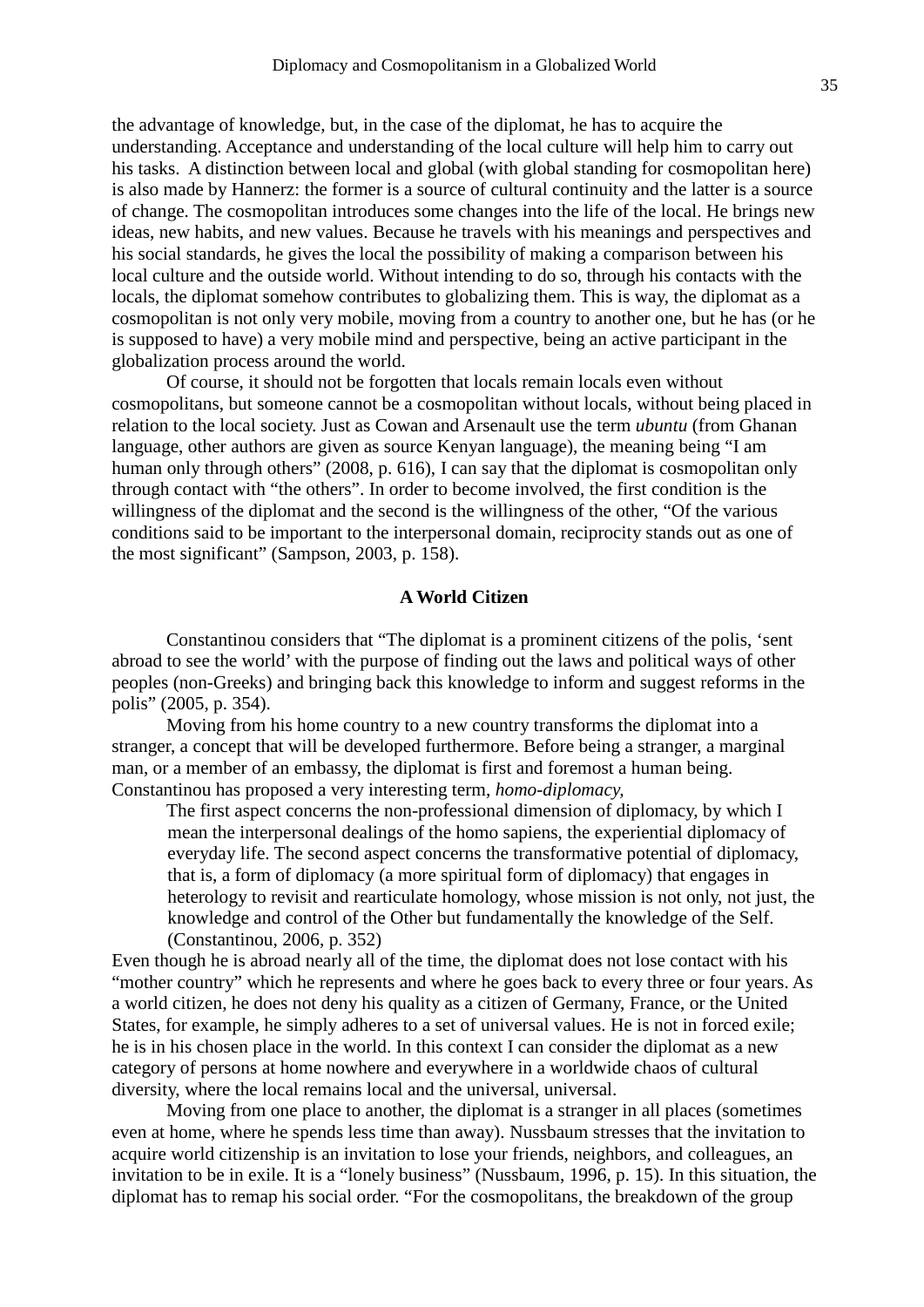boundaries opens up new possibilities for remapping the social order, in which they rule without local and national restraints" (Ossewaarde, 2007, p. 373). He needs full-time adjustment. He is in continuous transition; things have a "short life" for him, relations as well. He is on the move in the world. Sofer used the word impermanence for the situation of the diplomat abroad, the diplomat being "a wanderer among diverse cultures, climates and customs" (1997, p. 182). Another word to characterize the diplomat's life is temporary, an ephemeral situation for him and his family, because diplomats usually take their wife/husband, children, and sometimes even servants, baby sitters, etc., abroad with them. Previous friendships are interrupted and old friends may be lost. In this special case, the difficulty was in learning the mother language. If the diplomats and their families are not able to react rapidly to the new situation to find their way in their new life, they always remain with nostalgia for the old place. In this case, integration is difficult. Some of the diplomats who have written books, memoirs, or articles about their lives mentioned the *Diplomatenkinderschicksal[1](#page-5-0)* . "It is not easy for the children of the diplomats. Quite a few of them cannot cope with this life. The children, like their parents, are moving in a three-year rhythm… It can be painful." (von Selchow, interview with U. Sante, 2006, p. 181). Shortlived relations with friends and surrounding are also the fate of the diplomat's partner, whether wife or husband, as a collateral effect of his globalized life. Usually they are obliged to give up a profession or a job in order to follow their partners to the countries where they are sent. Those who do not do this of their own free will, or those who are doing it under constraints, might have difficulties adapting to their new lives and feel unhappy in the new country.

# **The Diplomat, A Marginal Man – As Effect of Globalization Process**

We cannot ignore the fact that the diplomat, as a stranger, somehow lives in two universes, but not as a full member of either of them; he does not totally adapt to the new culture and, at the same time, he is no longer part of his home culture either. Although some diplomats feel more like being member of the society at home compared to the country where they work and others feel the opposite, as fully integrated in the society where they are posted and like the marginal men at home, clear is that a diplomat lives between two cultures. Sharp found a metaphor to describe the situation of the diplomat abroad, being one of the first authors who describe the diplomat as a professional stranger, "the boat is pushed out, they leave, but they do not fully arrive in the place where they are to be received" (2009, p. 101). With one foot he is at home, in the country that he represents and that means he needs to keep in touch and have good knowledge of the political, economic, and social situation at home. However, as he is not physically there, he possibly loses partial touch with the people at home. With the other foot he is in the country where he is posted, where he must be well informed because he is the author of reports about the situation in that country which he has to send home. But he does not belong to that place. He has to respect the laws of the country where he is posted and generally accepted rules (regarding human rights, for example), but at the same time he has to conform with his own country's laws.

 Stonequist (1961) speaks about three types of strangers, using three French terms: *déraciné[2](#page-5-1) ,dépaysé[3](#page-5-2)* and *déclassé[4](#page-5-3) .* The diplomat is not *déraciné* because even when abroad, he still has somehow his roots in his home country; he has a clear origin and is supposed to go back to his original roots after his service is complete. He is also far from being *déclassé,*  because he enjoys a high status. The best word from those three to describe his situation is maybe the term *dépaysé*, because it might happen, when the diplomat comes to live and work

<span id="page-5-0"></span> $\mathbf{1}$ <sup>1</sup> The destiny of the diplomats children (own translation from German).<br><sup>2</sup> Uprooted Disoriented, not feeling at home  $\frac{4}{1}$  Inferior rank, grade, prestige

<span id="page-5-1"></span>

<span id="page-5-2"></span>

<span id="page-5-3"></span>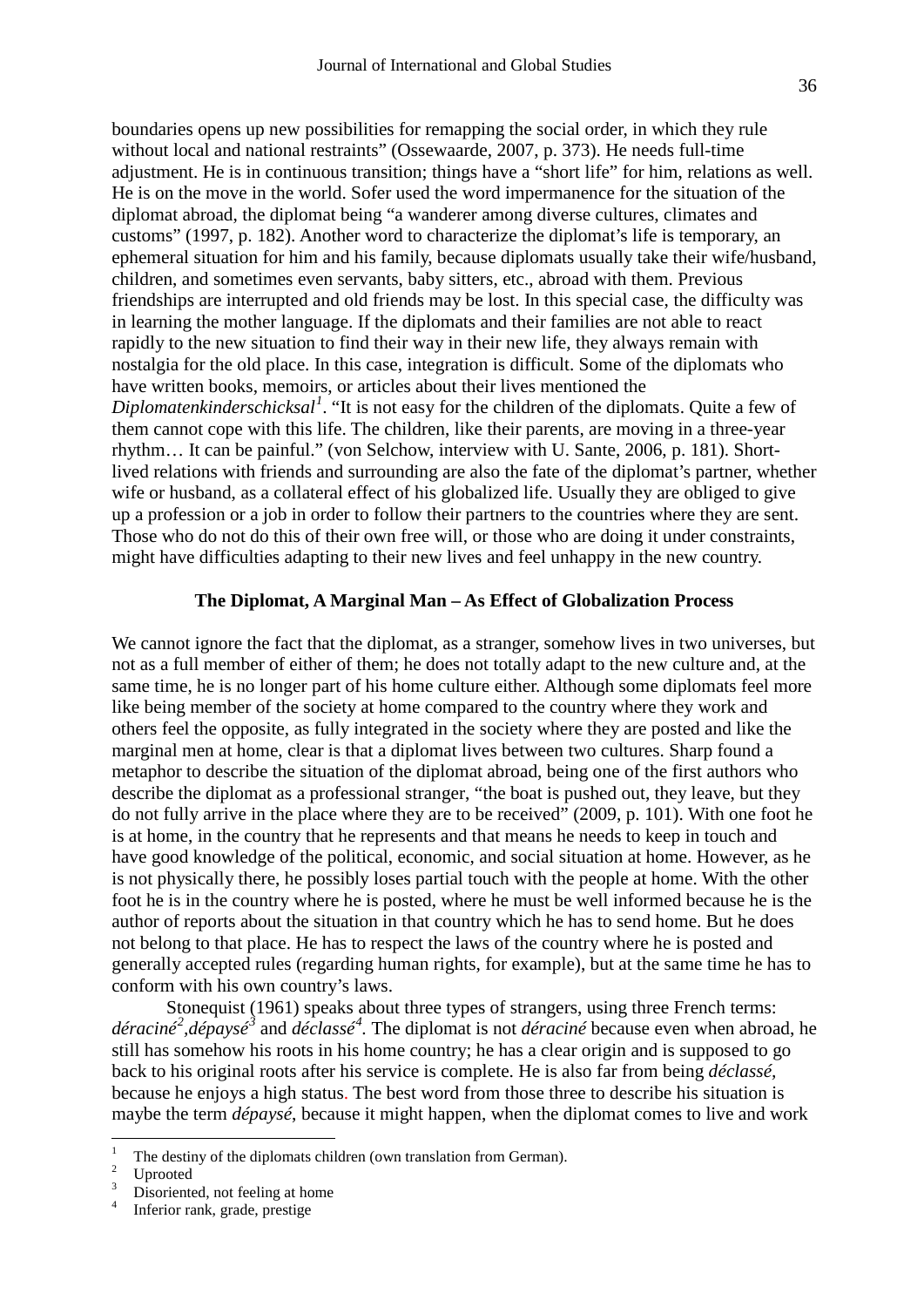37

culture. If he does not find his way in the new place, disorientation will turn into a culture shock. Park considers that the marginal man is "a personality type that arises at the time and place where, out of the conflict of races and cultures, new societies, new peoples and cultures are coming into existence" (as cited in Stonequist, 1961, p. xvii). In the case of the diplomat, he is not only "a new man", but he brings with him a new culture, which due to his profession, is not ignored in the new place. On the contrary, he and everything that makes up his function is at the full attention of the officials in the place where he is posted. Park believes that the marginal man plays the role of the cosmopolitan and the stranger at the same time. He becomes a person with a wide horizon (which is normal for a diplomat because he moves from one place to another and has knowledge about all the places where he has been posted). He is "detached and rational", says Park (as cited in Stonequist 1961, p. xviii). From this point of view he comes to the same conclusions as Simmel, who speaks about the objectivity of the stranger. Park also considers that the marginal man is the effect of imperialism, in economic, political, and cultural terms. In the case of the diplomat, the marginalization is the effect of political contacts and agreements between countries in the globalization era. Stonequist gives another definition of the marginal man as "the individual who, through migration, education, marriage, or some other influence leaves one social group or culture without making a satisfactory adjustment to another finds himself to the margins of each but a member of neither" (Stonequist, 1961, pp. 2-3). I agree that the diplomat is at the margins of two cultures, but he does not have peripheral participation. Sofer, on the other hand, considers the diplomat abroad a "peripheral man", who lives at the edges of society (1997, p. 181), being entrapped in a false social position. Through his position and his job, he is in the centre and not at the periphery. He has a special status and he must be treated with consideration; he cannot be ostracized or rejected because of his nationality or race. From this point of view, the diplomat is not a marginal man. Another question that is raised from Stonequist's theory is whether the diplomat could be considered a hybrid, from a cultural point of view. The answer is no because, although the diplomat has a mixed culture, he is not the result of contact between different races and neither is he the result of cultural diffusion, as Stonequist defines the hybrid. It is not the case that a whole cultural system moves into another system, which can only happen when a large group of people is involved. The diplomat is one person who represents one culture in another culture. Thus, the diplomat is somehow at the margins of the culture of the host country, suffering from incomplete incorporation in his new surroundings. Regarding his home culture, he is also at the margins. Being abroad, although permanently in contact with officials and colleagues from his ministry, the diplomat loses touch with his "real life" at home, which might make re-entry shock possible especially if he takes on two consecutive posts abroad and is away for up to eight years. However, it is very important to mention that the diplomat leaves his social group for a professional reason, he is not forced to do so, it is his choice. One of the criteria used by Stonequist to identify the marginal man is his nationality (based on the fact that in modern countries, society is formed upon the principle of nationality) and another is race superiority because "cultural differences among national groups are explained in terms of biological causation" (p. 8). He also mentions possible hostile social attitudes in the host country, but in diplomacy, even when countries are very different ideologically, the diplomat is paid the necessary respect. So normally, none of these criteria can be applied to diplomacy. Generally speaking, the question of nationality, race, or social attitude could maybe erase problems in the case of the immigrant but not in the case of the diplomat.

As has already been pointed out, in few years that he spends in a country, the diplomat is not able to fully encompass all the cultural patterns of that place. Stonequist claims that he cannot acquire a new and stable self. Moreover, total adaptation is not advised because he is, after all, representing his home country (that means its values, its culture, and its habits) and if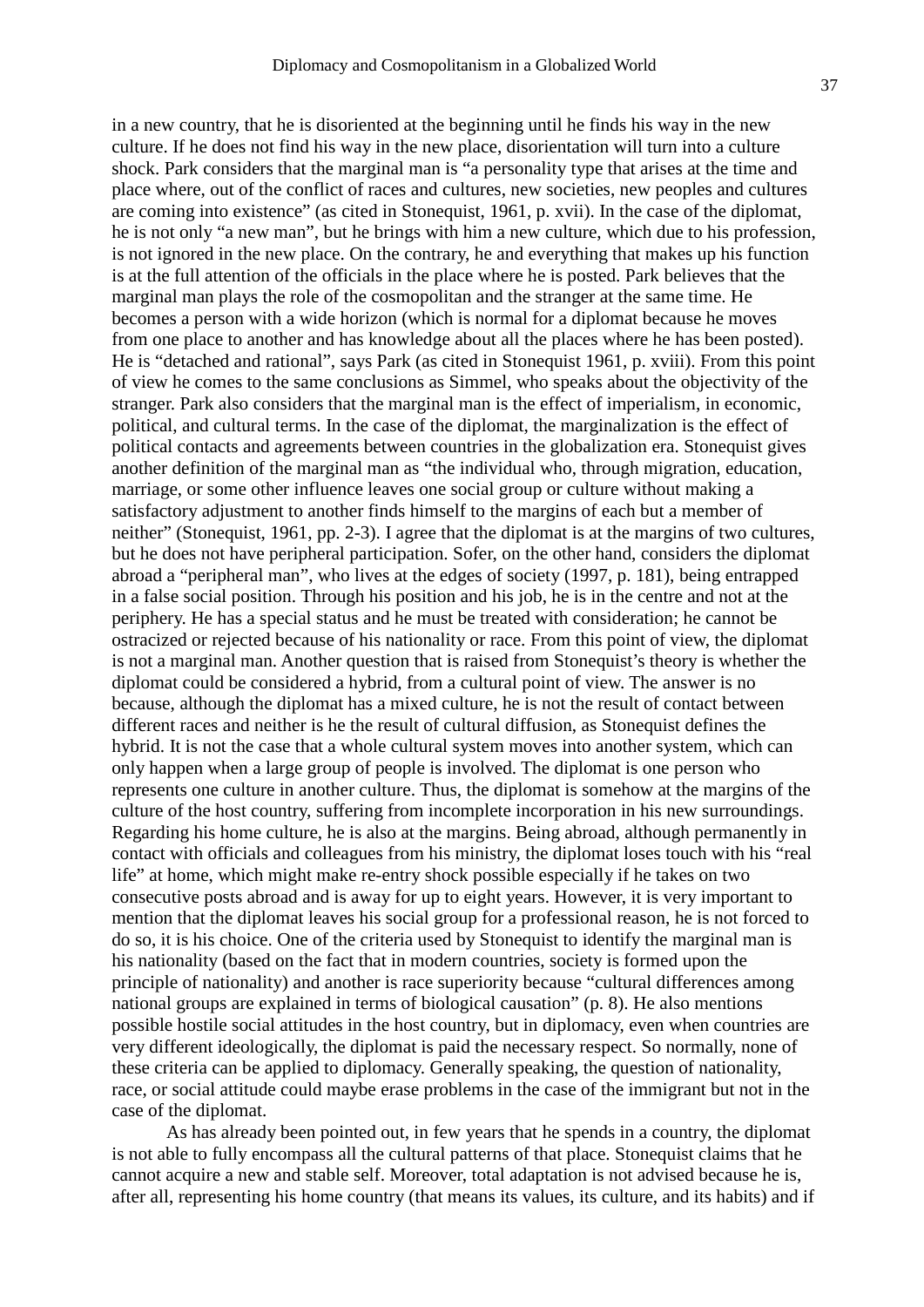he takes on the new culture totally he is no longer useful for the country who sent him. "Without social distance and this enchanting strangeness, the diplomat may lose his usefulness" (Sofer, 1997, p. 185). That is one of the reasons for the unwritten rule in diplomacy about not keeping a diplomat in a post for more than three to four years (some exceptions being possible).

## **A New Identity**

The advantages and disadvantages of the globalized life for the diplomat abroad are obvious. The next question is if he needs, in this situation, a new identity. More than 30 years ago, personal identity was a sociological category of similar importance to the social institution, "In the course of the twentieth century the socio-political connotations of identity concepts faded whereas the psychological implications, linking identity to some 'inner self' gained in importance" (Luckmann, 2006). Some changes have occurred in the meantime. One of them was the increasing individualization of social relations, taking into account the perspective of "the others". "The individuals experience their actions not only in their own 'inner' perspective but also in the perspective of others" (Luckmann, 2006). As Luckmann says, personal identity is constituted through face-to-face interactions. Pekerti and Thomas have the same meaning, "it is possible that in interacting with a culturally different other, individuals felt obligated to reinforce, through their behavior, their own cultural identity" (2003, p. 139). In the case of the diplomat, he remodels his identity in face of the new reality of the country where he is posted, but he does not fake his own identity just to please others. Sofer speaks about the crisis of identity of the diplomat as stranger; the diplomat is called upon to refrain from being his true self, "Perhaps this is the cruelest price paid for the sake of diplomacy: to be a strange to oneself" (1997, p. 183). Each society is different to a certain degree and the cultural identity is different in each society. It might be the case that German and Austrian societies are similar to a certain degrees, but at the same time, German society is different to Eskimo society. The diplomat's system of values is primarily connected with the place he comes from and with common sense. If the 'guest society' is similar with his 'home society' and globalized enough to offer him the necessary comfort, there no need for a new identity. However, the challenge for the diplomat, in this context, is to retain his own identity and to find a way of managing contact with people with different identities, not losing his affection for, and identification with, his place of birth. "The Stoics stress that to be a citizen of the world one does not need to give up local identifications, which can be a source of great richness in life" (Nussbaum, 1996, p. 8). The diplomat does not suffer from a process of 'Americanization', 'Germanization', or 'Romanization', he remains who he was at birth. The process of learning influences membership, and the new skills and discourse become "part of developing one's identity as a full legitimate participant" (Castells, 2008, p. 298). Only moving easily and with an open minded from one circle to another gives the diplomat full access to world citizenship and transforms him into a world citizen with full intercultural skills.

### **Conclusion**

The diplomat, although having the characteristics of a world citizen, is not allowed to create a large gap between himself and his own culture in order to understand the new one. As a world citizen, the diplomat is one of many who hold world citizenship, just like managers who move from one country to another (especially in recent years), depending on the wishes of the company they work for. In a mobile world strangers attract a lot of attention in the societies in which they live. In this case, the diplomat can manage his situation better than the stranger without being rejected and without taking over, just by adapting and having an open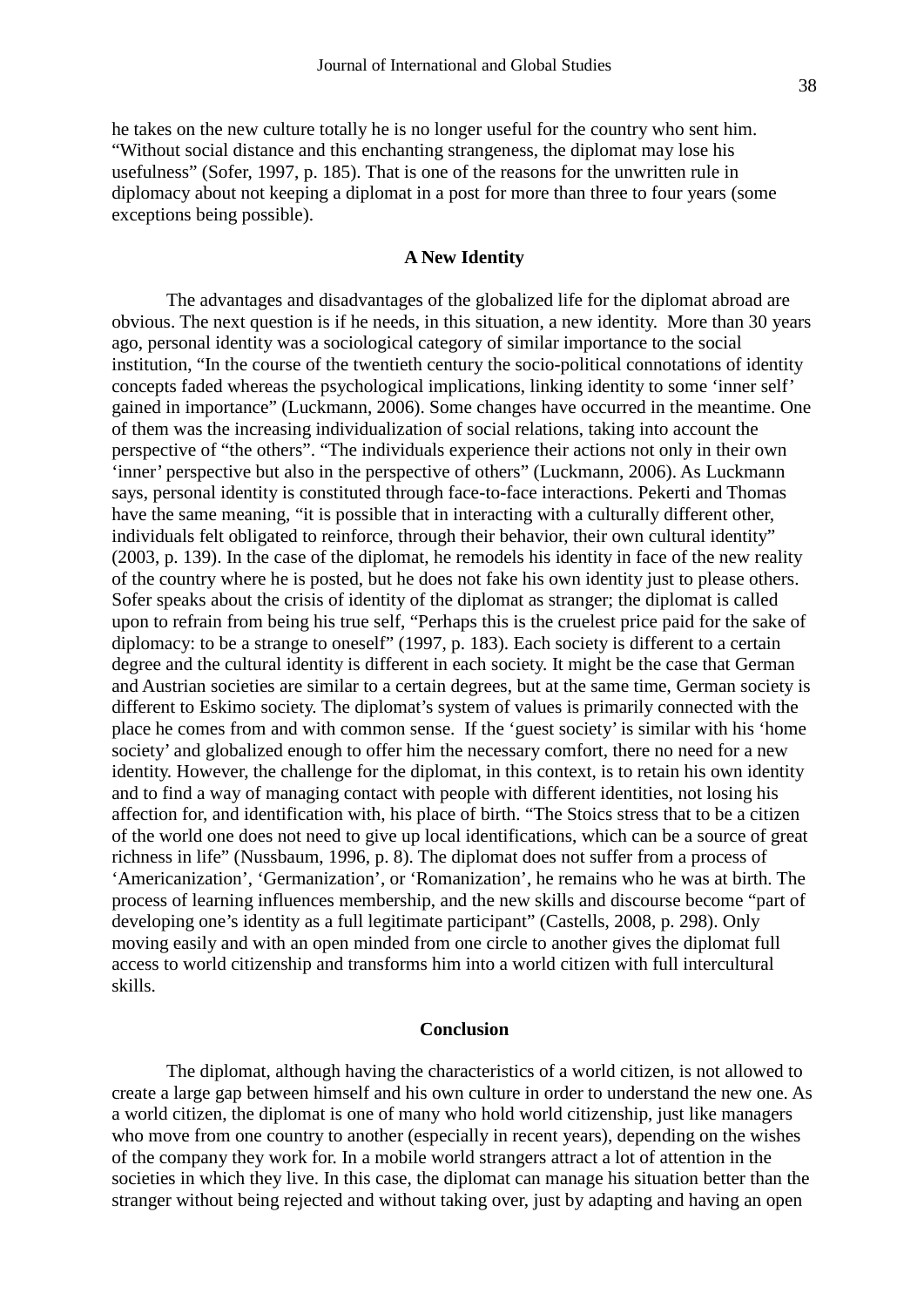mind. On the other hand, moving from one place to another, with a biography that includes staying in different places, the diplomat takes the knowledge he has acquired with him, the final result being a flexible citizen with knowledge without boundaries**.** In this context, being all the time surrounded by cultural differences, the borders become, as Ossewaarde puts it, "superfluous" (2007). It is from this point of view that they must judge themselves and their actions for a diplomat. These persons are equipped (or at least they are supposed to be equipped, by the simple fact that they have been selected by their own country) with a special set of knowledge and "they could leave and take it with them without devaluing it" (Hannerz, 1996, p. 108).

Diplomacy remains, due to its characteristics, restraints, and advantages a special mixture of profession and vocation. The diplomat is in a continuous process of changing his relationship to match current patterns. Of course, in his case, moving from one country to another, and moving again after some years, the diplomat could be confronted with an identity crisis, new rules for the social constructions of identity. He does not know any longer where he belongs. He has become a world citizen, at home everywhere and nowhere.